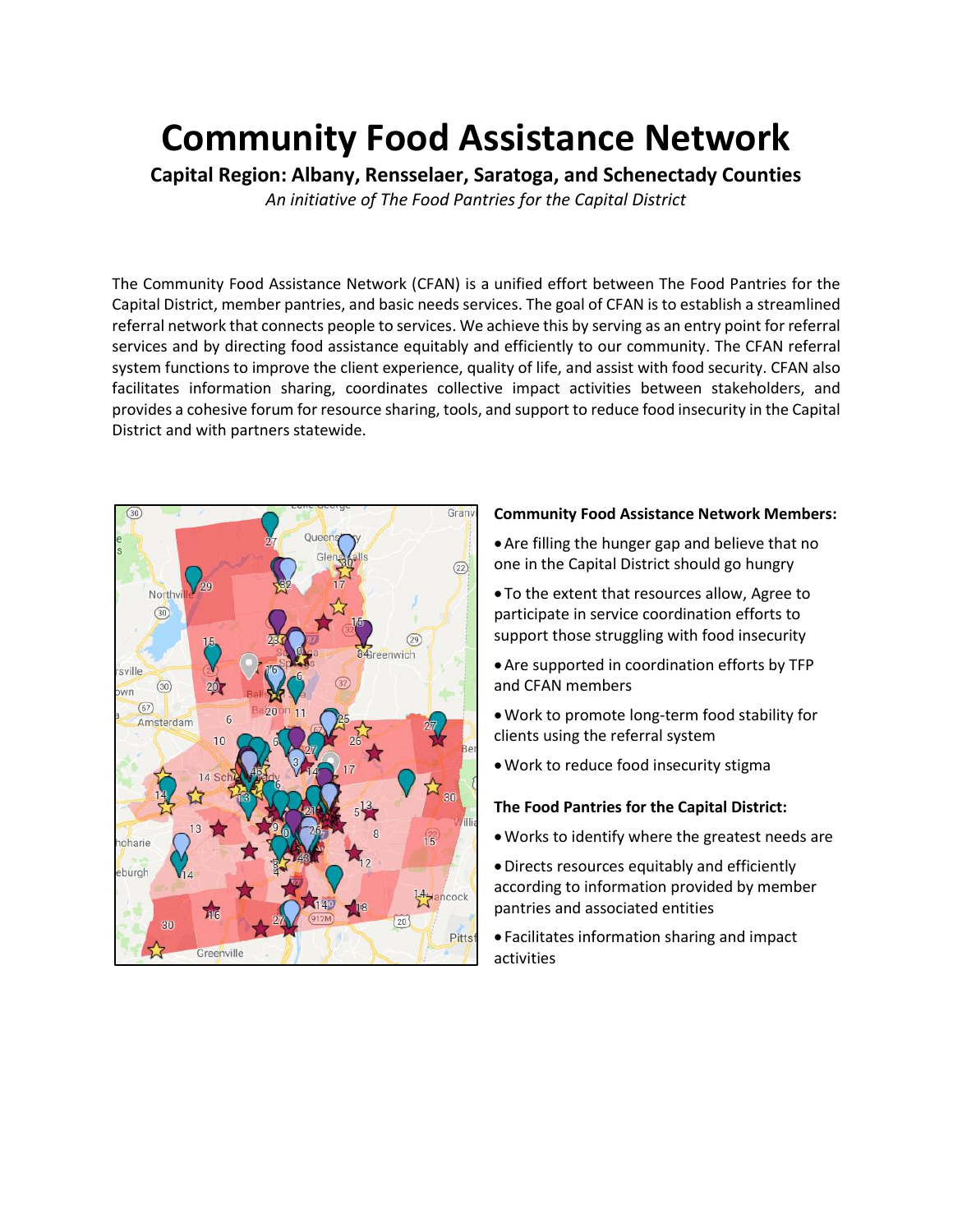# **Community Food Assistance Network**

**Capital Region: Albany, Rensselaer, Saratoga, and Schenectady Counties** *An initiative of The Food Pantries for the Capital District*

#### **NETWORK MEMBERS**

| <b>Albany</b>                    | 30. Trinity Alliance of the Capital | 57. Living Hope United Methodist                             |
|----------------------------------|-------------------------------------|--------------------------------------------------------------|
| <b>Albany Community Action</b>   | Region                              | Church                                                       |
| Partnership-Cohoes Outreach      | 31. Trinity United Methodist        | 58. Mechanicville Area Community                             |
| 2. Altamont Community Food       | Church                              | Services Center                                              |
| Pantry                           | 32. United Church of Cohoes         | 59. St. Clement's Outreach                                   |
| 3. Arbor Hill Community Center   | 33. Venture Churches                | 60. St. Mary's/St. Vincent de Paul                           |
| 4. Bethlehem Food Pantry         |                                     | Society                                                      |
| 5. Blessed Sacrament Parish      | Rensselaer                          | 61. Salvation Army Food Pantry-                              |
| 6. Cathedral Social Services     | 34. The Anchor                      | Saratoga                                                     |
| 7. Christ Our Light              | 35. Brunswick Cares Community       | 62. Saratoga EOC                                             |
| 8. First Church in Albany        | <b>Food Pantry</b>                  | 63. Upper Room Thrift Shop and                               |
| 9. FOCUS Interfaith Food Pantry  | 36. Commission on Economic          | <b>Food Pantry</b>                                           |
| 10. Guilderland Food Pantry      | Opportunity                         | 63. Wilton Food Pantry                                       |
| 11. The Help Center at Capital   | 37. Conserns-U                      |                                                              |
| Church                           | 38. Doors of Hope                   | Schenectady                                                  |
| 12. Hilltowns Community          | 39. Faith and Love Fellowship       | 64. The Bridge Food Pantry                                   |
| <b>Resource Center</b>           | 40. The Gathering Place (New        | 65. Salvation Army Food Pantry-                              |
| 13. Immaculate Heart of Mary     | Hope for Life)                      | Schenectady                                                  |
| <b>Food Pantry</b>               | 41. Hope 7 Food Pantry              | 66. Bethesda House-Schenectady*                              |
| 14. Israel AME Church            | 42. Hoosick Area Church             | 67. Bethesda House-PS Wright Food                            |
| 15. Mater Christi Food Pantry    | Association                         | Pantry*                                                      |
| 16. New Horizons Christian       | 43. Mt. Ida Community Food          |                                                              |
| Church                           | Pantry                              | <b>Partners</b>                                              |
| 17. New Scotland Community       | 44. Nassau Resource Center          | The Albany Damien Center<br>$\overline{a}$                   |
| <b>Food Pantry</b>               | 45. Pittstown Area Food Pantry      | <b>Fidelis Care</b><br>$\overline{a}$                        |
| 18. Onesquethaw Reformed         | 46. Roarke Center Food Pantry       | <b>FOCUS Interfaith</b><br>$\overline{\phantom{0}}$          |
| Church                           | 47. St. Joseph's Food Pantry        | <b>Healthy Families New York</b><br>$\overline{\phantom{0}}$ |
| 19. Sacred Heart Outreach        | 48. The Salvation Army Troy         |                                                              |
| 20. Salvation Army Food Pantry-  | 49. Troy Larger Parish              | <b>Catholic Charities of the Diocese</b><br>$\overline{a}$   |
| Albany                           | 50. Unity House of Troy             | Albany                                                       |
| 21. Salvation Army Food Pantry-  | 51. YWCA of the Greater Capital     | <b>Grassroots Givers</b><br>$\overline{\phantom{0}}$         |
| Cohoes                           | Region, Inc.                        | <b>Hunger Action Network</b><br>$\overline{a}$               |
| 22. St. Ambrose                  |                                     | Legal Aid Society of Northeaster<br>$\overline{a}$           |
| 23. St. Clare's Food Pantry      | Saratoga                            | NY Rensselaer County Departme                                |
| 24. St. James Food Pantry        | 52. Franklin Community Center       | of Health                                                    |
| 25. St. John's/St. Ann's Center  | 53. Grace Church-Faith's Pantry     | Regional Food Bank of<br>$\overline{\phantom{0}}$            |
| 26. St. Mary's Outreach          | 54. Greater Galway Community        | Northeastern NY                                              |
| 27. St. Vincent's Food Pantry    | <b>Services Association</b>         | The Sage Colleges                                            |
| 28. "The Pantry" @ St. Patrick's | 55. Harvest Church (Raven's         | (Nutrition Science Department)                               |
| 29. Sister Maureen Joyce Food    | House)                              |                                                              |
| Pantry                           | 56. Karyl's Kupboard CAPTAIN        |                                                              |
|                                  | Youth & Family Services             | *Associate Members                                           |
|                                  |                                     |                                                              |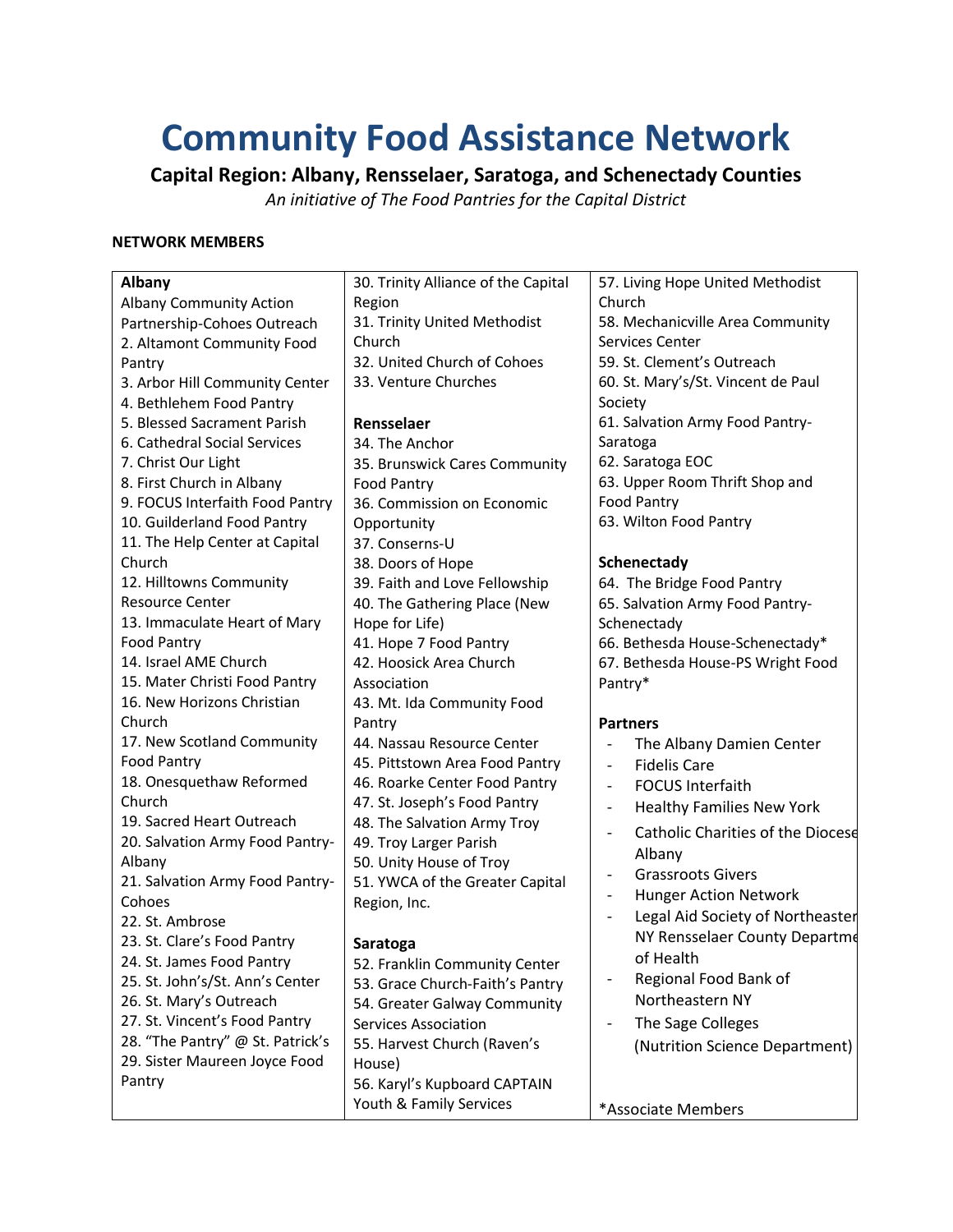### **About The Food Pantries for the Capital District**

### **Our Mission**



The Food Pantries for the Capital District is a coalition of food pantries, working together, in a spirit of cooperation, to do together what no one of us could do alone. Our mission is to serve hungry people in the Capital District through member food pantries. We support our pantries by purchasing, collecting and delivering food. We provide a forum for networking, coordination of services, education and training.

Our activities shall include, but not be limited to:

- 1. To support the functioning of, and services provided by, member food pantries;
- 2. To engage in food procurement activities designed to supplement and enhance the efforts of the member pantries;
- 3. To provide documentation of hunger and nutritional problems in the Capital District;
- 4. To support the efforts of other emergency food providers and hunger organizations;
- 5. To encourage emergency food providers in the Capital District to work cooperatively with each other, serve recipients, governmental agencies and other organizations involved with hunger-related issues, or who serve those in need in other ways;
- 6. To increase awareness of, access to, and participation in food and nutrition programs and self-help projects;
- 7. To foster networking among local service providers;
- 8. To provide information and technical assistance for self-help projects which may alleviate the need for emergency food;
- 9. To foster community awareness of hunger.

#### **Our Vision**

A hunger free Capital Region

#### **Our Values**

- To feed the hungry
- To treat all people with respect
- To raise awareness and to advocate for the poor
- To support our members
- To collect data constantly and currently
- To recognize needs in our community and respond
- To empower
- To work in the spirit of collaboration
- To network among our members

*We are a voice for the local hungry.*